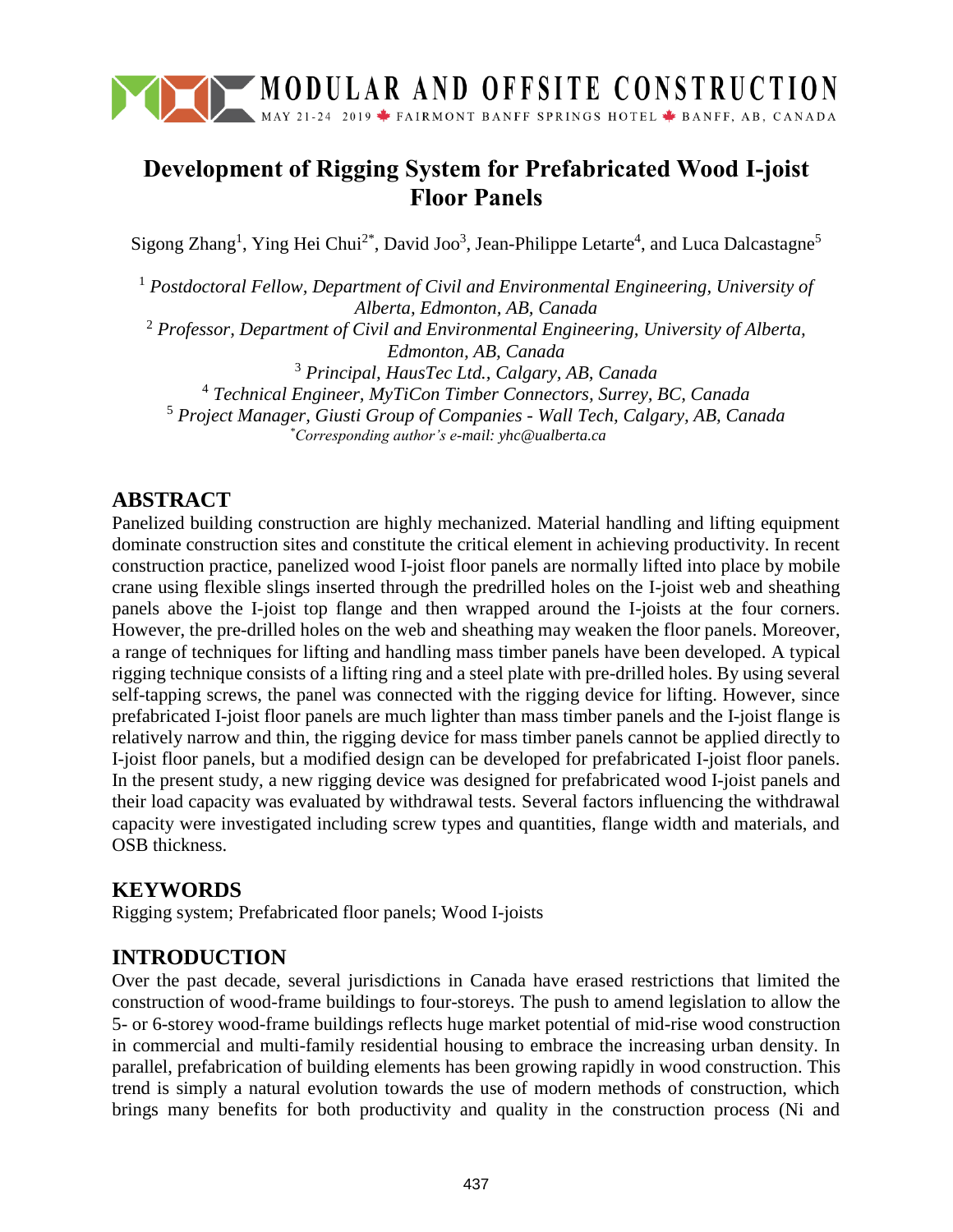Popovski, 2015). Example of these include prefabricated wall, roof and floor systems. Once all of the prefabricated panels and building components are completed, they are shipped to construction site and assembled together. Such construction technique called panelization. In anticipation of these market opportunities, more and more companies are interested in developing a production line for prefabricated engineered wood panels.

Panelized building construction are highly mechanized. Material handling and lifting equipment dominate construction sites and constitute the critical element in achieving productivity. In recent construction practice, panelized wood I-joist floor panels are normally lifted into place by mobile crane using flexible slings (e.g., polypropylene straps) inserted through the predrilled holes on the I-joist web and sheathing panels above the I-joist top flange and then wrapped around the I-joists at the four corners as shown in [Figure 1.](#page-1-0) Such rigging assembly has been commonly used for years in the construction of panelized wood buildings. However, the pre-drilled holes on the web and sheathing may weaken the floor panels. On the other hand, as an emerging building solution, crosslaminated timber (CLT) floors have been increasingly used in construction. A range of techniques for lifting and handling CLT panels have been developed. As shown in [Figure 2](#page-1-1), a typical rigging technique consists of a lifting ring and a steel plate with pre-drilled holes. By using several selftapping screws, the CLT panel was connected with the rigging device for lifting. However, since prefabricated I-joist floor panels are much lighter than CLT panels and the I-joist flange is relatively narrow and thin, the rigging device for CLT panels cannot be applied directly to I-joist floor panels, but a modified design can be developed for prefabricated I-joist floor panels.



<span id="page-1-0"></span>**Figure 1**. Typical rigging assemblies for wood I-joist floor panels (Source: H+ME Technology)



**Figure 2**. A typical rigging assembly for CLT panels (MyTiCon, 2018)

<span id="page-1-1"></span>In the present study, a new rigging device was developed for wood I-joist panels and their load capacities with different joists and screws are evaluated by withdrawal tests. In order to determine the allowable loads for lifting usage and installation specifications, withdrawal tests for the rigging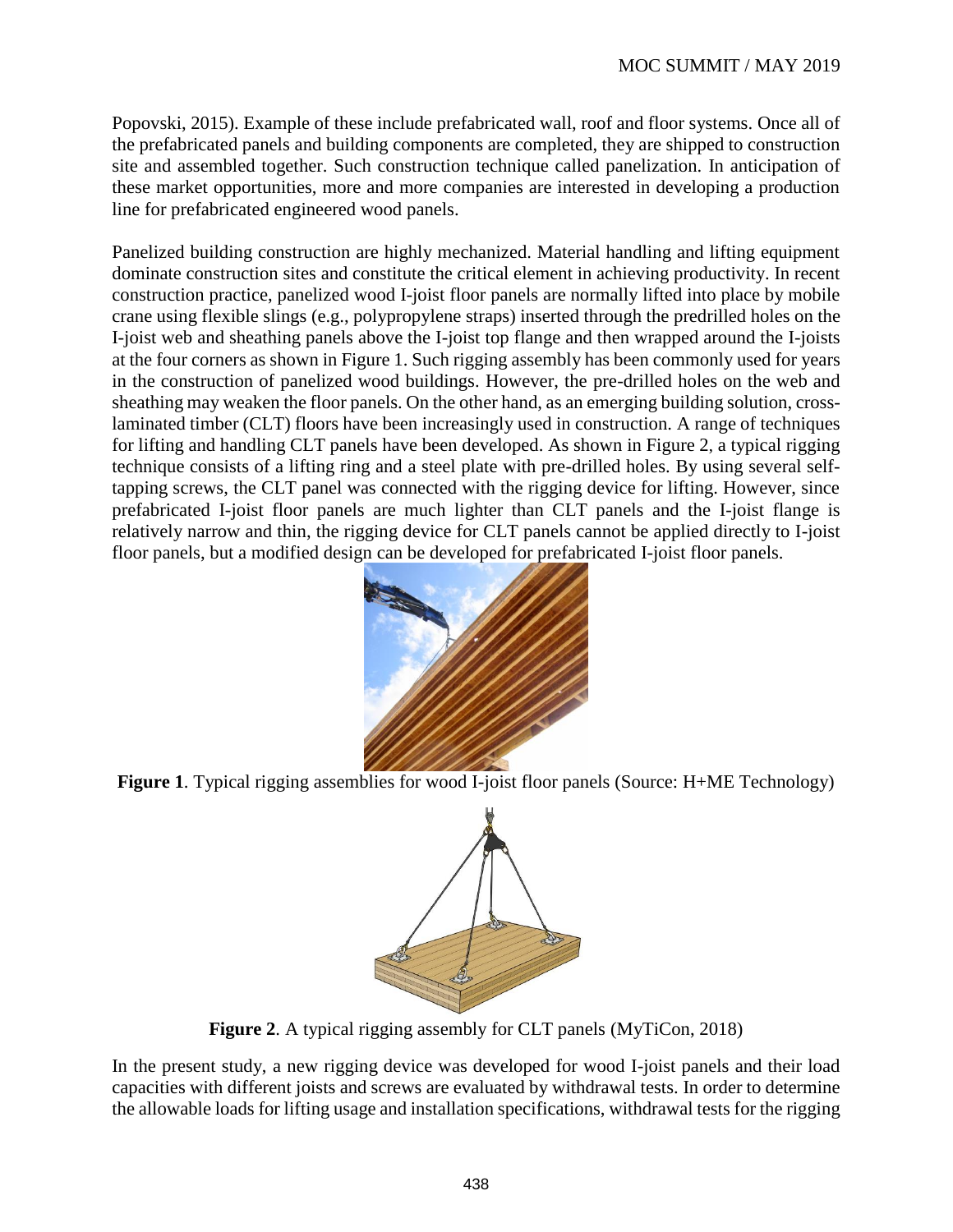device were conducted and presented in this section. Several factors influencing the lifting capacity were also investigated including anchor placements, flange materials and width, screw numbers and OSB thickness.

# **DESIGN OF RIGGING DEVICE**

A new rigging device has been developed for wood I-joist floor panels. The proposed rigging device consists of an anchor plate (a custom-made steel plate) and a lifting ring welded to the plate. There are eight pre-drilled holes on the plate to accommodate several self-tapping screws. The screw pattern was designed to fit the flange of I-joist and maximize the bite of the screws if the plate is wrongly installed on the job site. The dimension details of the anchor plate can be found in [Figure 4.](#page-2-0)

The rigging device offers a good amount of flexibility in terms of allowable capacity, which can be expanded by increasing the number of screws. For the sake of simplicity, two screw arrangements are recommended: four screws in the middle and eight screws. The rigging device is designed to be compatible with 6 mm diameter ASSY self-tapping screws which are approved by CCMC and ICC-ES. Two types of the ASSY screws can be used:  $ASSY^{\circ}SK 6\times50$  (fully thread) and  $ASSY^{\circ}\s$ K 6×60 (partial thread). Their basic dimensions are tabulated in [Table 1.](#page--1-0) Other dimensions and material details can be found in the Structural Screw Design Guide by MyTiCon (2018). The  $ASSY^{\circledast}SK$  screws have large washer head with the highest head pull-through resistance of all ASSY® screws.



**Figure 3**. Proposed rigging plate



<span id="page-2-0"></span>**Figure 4**. Dimensions of the anchor plate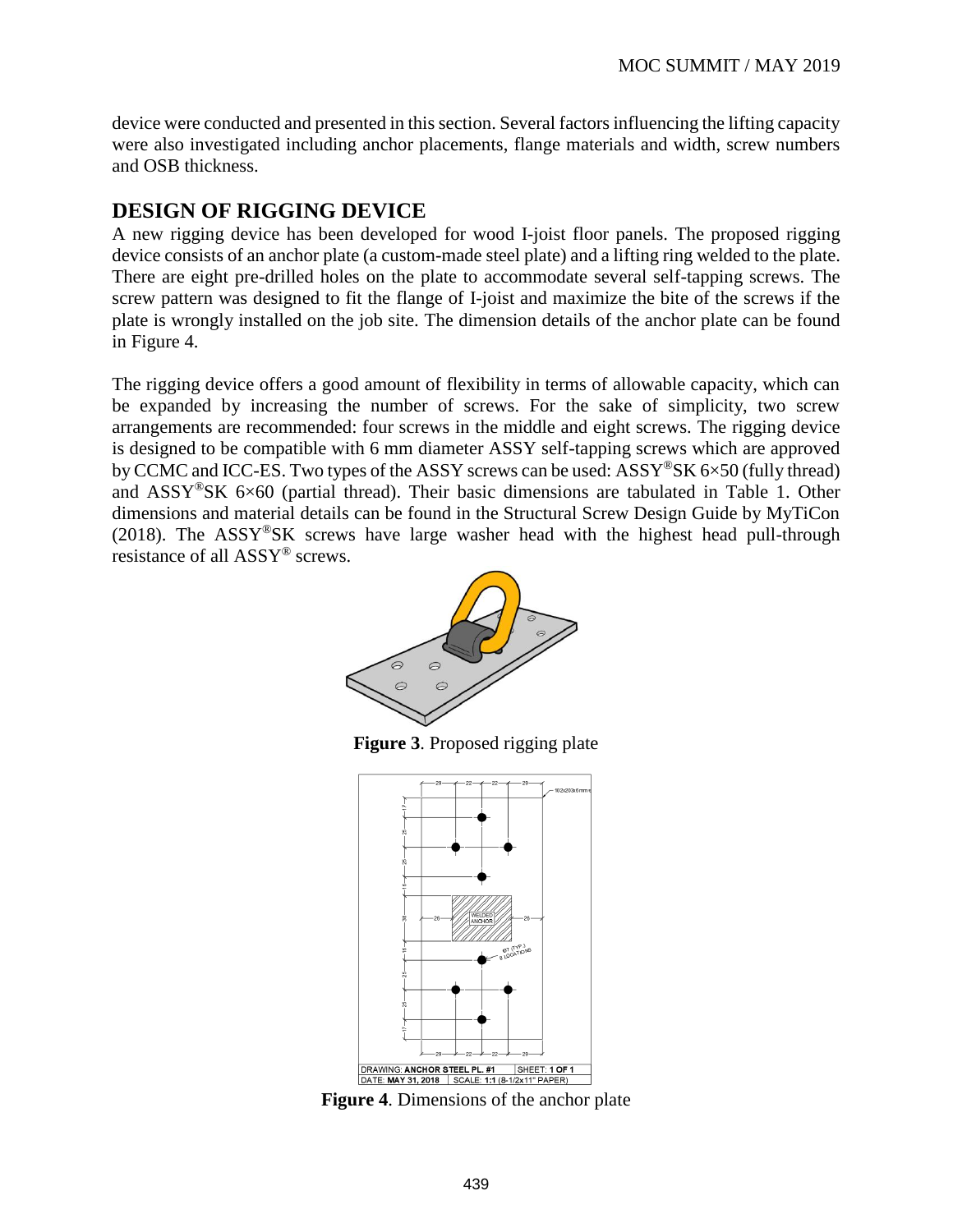|  | Table 1. ASSY®SK screws for tests |  |  |  |
|--|-----------------------------------|--|--|--|
|--|-----------------------------------|--|--|--|

| Screws                             | Diameter | Length | Thread length |
|------------------------------------|----------|--------|---------------|
|                                    | (mm)     | (mm    | (mm)          |
| $ASSY$ <sup>®</sup> SK $6\times50$ |          | 50     | 45            |
| $ASSY$ <sup>®</sup> SK 6×60        |          | 60     | 37            |

# **WITHDRAWAL TESTS**

#### **Test materials and parameters**

As shown in [Figure 5,](#page-3-0) a pair of rigging devices were used repeatedly in the withdrawal tests. In order to simulate the realistic construction scenarios, the screws were reused multiple times until they have notable damages. In general, the flange material of I-joists is typically laminated veneer lumber (LVL) or solid sawn lumber (SSL). Thus, two types of I-joists were tested: TJI® Joists with LVL flange by Weyerhaeuser and PKI joists having SSL flange by Pinkwood Ltd in Calgary. In order to cover various construction scenarios in lifting process, three anchor placements were considered: a) anchor center on the flange of the I-joist; b) anchor with 30° rotation and only half of the screws into the flange; and c) anchor with screws into the OSB only. These three placements are illustrated in [Figure 6.](#page-3-1) Note that most test specimens were built for the first placements and the second and third placements were designed to give some indications of wrong installation on-site. Other parameters include two thicknesses of OSB panels (19/32" (15 mm) and 23/32" (18 mm)), and two screw numbers (4 and 8). In summary, all test parameters are tabulated in [Table 2.](#page--1-1)



**Figure 5**. Rigging devices for tests

<span id="page-3-0"></span>





(a) center (b) rotated (c) on OSB

<span id="page-3-1"></span>**Figure 6**. Three anchor placements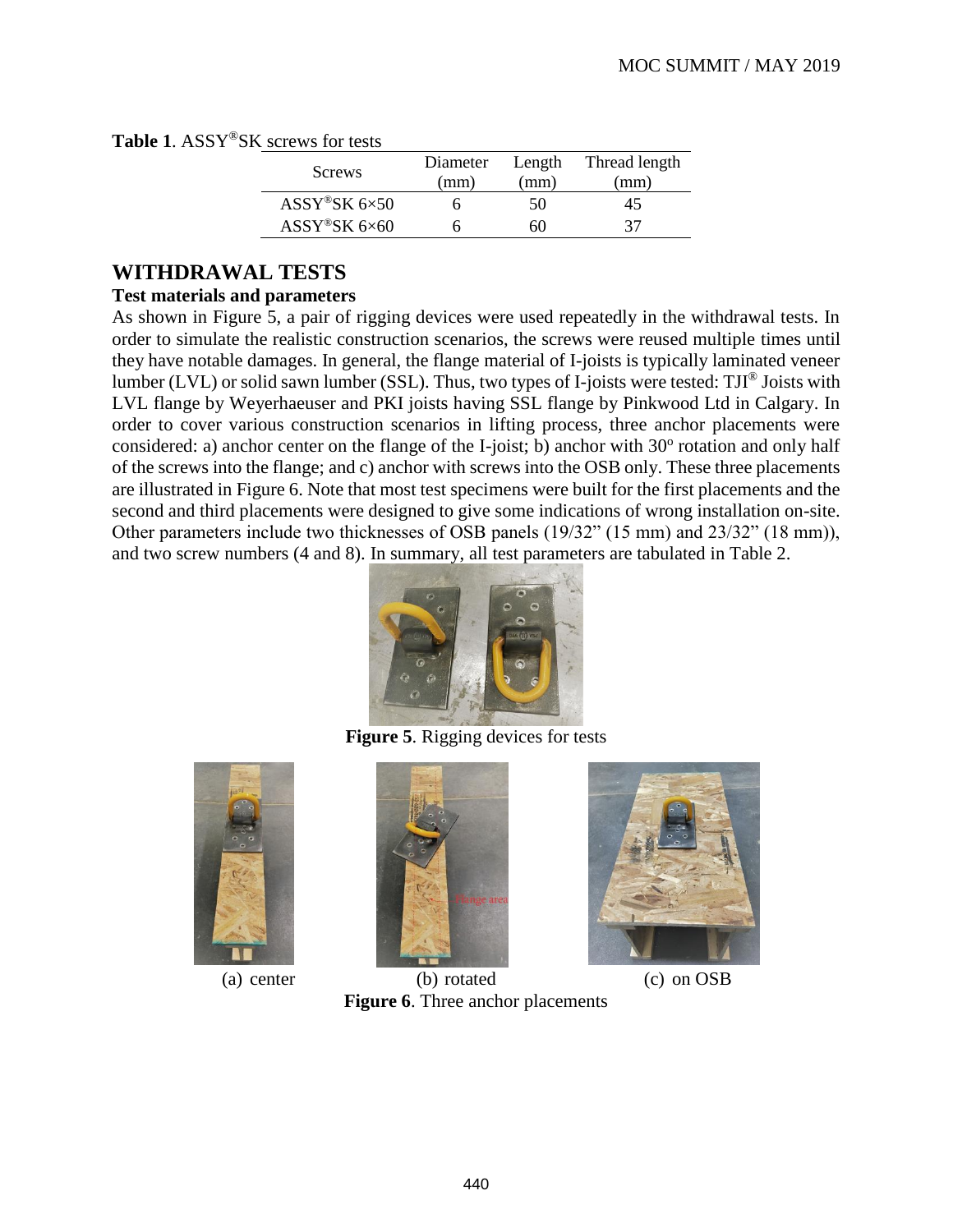<span id="page-4-0"></span>

| <b>Table 2.</b> Test parameters |  |
|---------------------------------|--|
|---------------------------------|--|

| Parameters        | Details                                                                                                                                                         |
|-------------------|-----------------------------------------------------------------------------------------------------------------------------------------------------------------|
| Sling angle       | $60^\circ$                                                                                                                                                      |
| Screw type        | ASSY®SK 6x50<br>$ASSY$ <sup>®</sup> SK 6x60                                                                                                                     |
| Wood I-joist      | TJI210, TJI560, PKI10 and PKI40                                                                                                                                 |
| Flange width      | 53 mm, 64 mm and 89 mm                                                                                                                                          |
| <b>OSB</b>        | 19/32" (15 mm) and 23/32" (18 mm)                                                                                                                               |
| Screw number      | 4 and 8                                                                                                                                                         |
| Anchor placements | anchor center on the flange of the I-joist;<br>anchor with 30° rotation and only half of the<br>screws into the flange;<br>anchor with screws into the OSB only |

#### **Test matrix and specimens**

By incorporating all test parameters in [Table 2,](#page-4-0) a test matrix was made and shown in [Table 3.](#page-4-1) In total, there are 19 specimen configurations and each of them has six repetitions. As shown i[n Figure](#page--1-2)  [7a](#page--1-2), the specimens were built by combining two OSB strips on the top and bottom flanges, respectively. Four different sizes of OSB strips/panels were used: 24"×3", 24"×4", 24"×6", and  $24''$  $\times$ 12". In addition, the last size of the OSB panel was developed for specimens with anchor only screwed into the OSB as shown in [Figure 7b](#page--1-2). In particular, two wood wedges were attached on the OSB strips to create a 60° sling angle in the withdrawal tests. Six replicates were tested for each configuration.

|                |                   |          |            | <b>OSB</b>      |                 | <b>Screws</b>  |               | I-joist                 |               |
|----------------|-------------------|----------|------------|-----------------|-----------------|----------------|---------------|-------------------------|---------------|
| No.            | Label             | Position | t.<br>(mm) | Size<br>(inxin) | $L_{S}$<br>(mm) | $N_{\rm s}$    | type          | flange<br>width<br>(mm) | $L_i$<br>(in) |
| 1              | FC-15-60-4-53-TJI | center   | 15         | $24\times3$     | 60              | $\overline{4}$ | <b>TJI210</b> | 53                      | 24            |
| $\overline{2}$ | FC-15-60-4-64     | center   | 15         | $24\times3$     | 60              | $\overline{4}$ | <b>PKI10</b>  | 64                      | 24            |
| 3              | FC-15-60-8-64     | center   | 15         | $24\times4$     | 60              | 8              | <b>PKI10</b>  | 64                      | 24            |
| $\overline{4}$ | FC-15-60-8-89     | center   | 15         | $24\times4$     | 60              | 8              | <b>PKI40</b>  | 89                      | 24            |
| 5              | FC-15-60-8-89-TJI | center   | 15         | $24\times4$     | 60              | 8              | <b>TJI560</b> | 89                      | 24            |
| 6              | FC-18-60-4-64     | center   | 18         | $24\times3$     | 60              | $\overline{4}$ | <b>PKI10</b>  | 64                      | 24            |
| 7              | FC-18-60-8-64     | center   | 18         | $24\times4$     | 60              | 8              | <b>PKI10</b>  | 64                      | 24            |
| 8              | FC-18-60-8-89     | center   | 18         | $24\times4$     | 60              | 8              | <b>PKI40</b>  | 89                      | 24            |
| 9              | FC-15-50-4-53-TJI | center   | 15         | $24\times3$     | 50              | 4              | <b>TJI210</b> | 53                      | 24            |
| 10             | FC-15-50-4-64     | center   | 15         | $24\times3$     | 50              | 4              | <b>PKI10</b>  | 64                      | 24            |
| 11             | FC-15-50-8-64     | center   | 15         | $24\times4$     | 50              | 8              | <b>PKI10</b>  | 64                      | 24            |
| 12             | FC-15-50-8-89     | center   | 15         | $24\times4$     | 50              | 8              | <b>PKI40</b>  | 89                      | 24            |
| 13             | FC-15-50-8-89-TJI | center   | 15         | $24\times4$     | 50              | 8              | <b>TJI560</b> | 89                      | 24            |
| 14             | FC-18-50-4-64     | center   | 18         | $24\times3$     | 50              | 4              | <b>PKI10</b>  | 64                      | 24            |
| 15             | FC-18-50-8-64     | center   | 18         | $24\times4$     | 50              | 8              | <b>PKI10</b>  | 64                      | 24            |

<span id="page-4-1"></span>**Table 3**. Test matrix for rigging plate withdrawal tests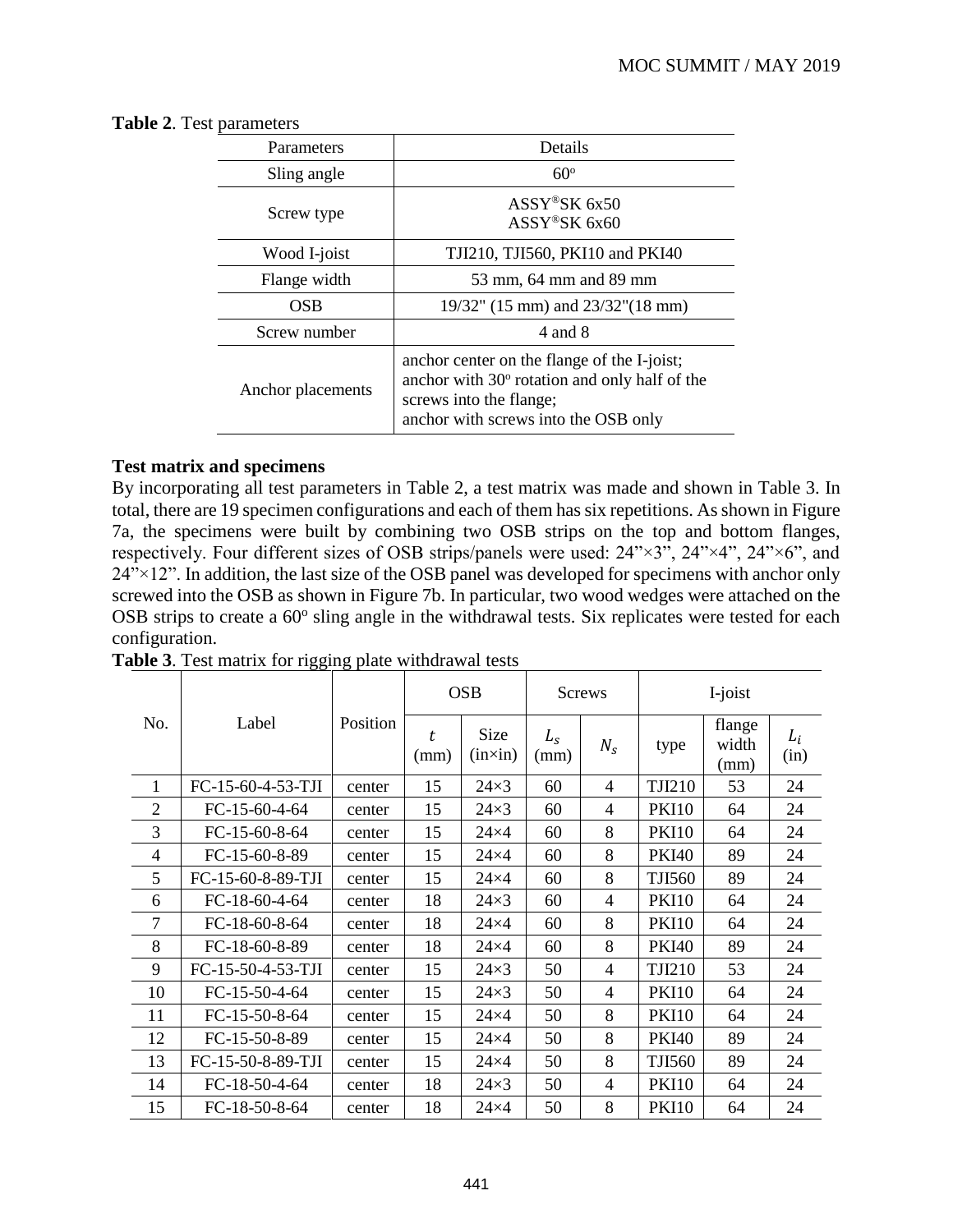| 16 | FC-18-50-8-89   | center | 18 | $24\times4$  | 50 | <b>PKI40</b> | 89  | 24 |
|----|-----------------|--------|----|--------------|----|--------------|-----|----|
| 17 | $FO-15-60-8-64$ | offset |    | $24\times 6$ | 60 | <b>PKI10</b> | 64  | 24 |
| 18 | $FO-15-50-8-64$ | offset |    | $24\times 6$ | 50 | <b>PKI10</b> | 64  | 24 |
| 19 | $OSB-18-50-8$   | center | 18 | $24\times12$ | 50 | <b>PKI10</b> | N.A | 24 |

Note:  $t$  is the thickness of OSB panels;

 $L_s$  is the screw length and  $N_s$  is screw number;

 $L_i$  is the length of I-joists.





 $(a)$  (b) **Figure 7**. Specimen construction

#### **Test setup and method**

[Figure 8](#page-5-0) shows the details of the setup. Typical test setup for three anchor placements is illustrated in [Figure](#page--1-3) 9. The loading rate was 1 mm/min. Each test was stopped after reaching the peak load.



<span id="page-5-0"></span>**Figure 8**. Test setup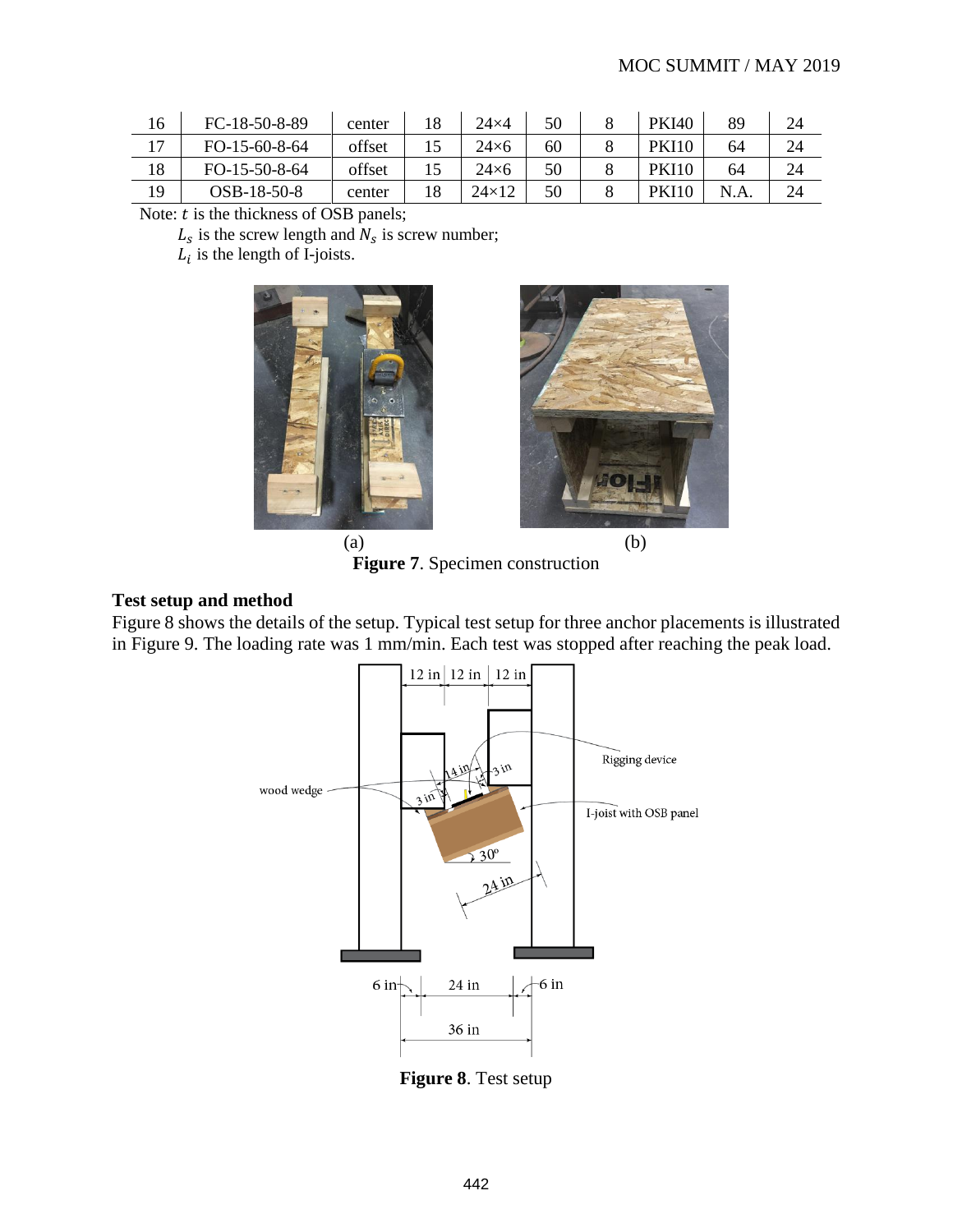

(a) Center anchor Figure 9. Typical test setup for three different anchor placements (b) Rotated anchor (No.17-2) (c) Anchor on OSB (No.19-1)

#### **Test results**

The peak loads of specimens from No.1 to No.18 are tabulated in [Table 4,](#page-6-0) as well as their failure modes. There are two main failure modes for these specimens: one is screw withdrawal and the other is flange splitting. The former failure mode is the primary one and the latter mode was marked by bold font in [Table 4.](#page-6-0) In most cases, there is no recognizable failure part can be found for the withdrawal failure mode because the failures may happen the screw part inside the wood. Some withdrawal failure has notable lifting up of the anchor plate as shown in [Figure 10.](#page--1-4) The flange splitting may happen on the side or at the bottom and these two typical splitting failures are shown in [Figure 11.](#page--1-5) It should be noted that there was an unexpected failure happened for the specimen of No. 8#5 (marked in red color in [Table 4\)](#page-6-0). In this test, the I-joist flange was pulled out as shown in [Figure 12.](#page--1-6) This failure may be caused by the specimen touching the test frame during the test.

Form the test results in [Table 4,](#page-6-0) it can be found from the peak loads that the joist flange and the screw penetration length significantly affect the withdrawal capacity. Wood I-joists with solid lumber flange allow more lifting loads than joists with LVL flange. The wider flange (89 mm) provides better withdrawal capacity in comparison with those of 64 mm flange specimens **Table 4**. Peak loads of rigging plate withdrawal tests

<span id="page-6-0"></span>

|                |                   |             |      |             | Peak loads (kN) |      |      |      | <b>COV</b> |
|----------------|-------------------|-------------|------|-------------|-----------------|------|------|------|------------|
| No.            | Label             | #1          | #2   | #3          | #4              | #5   | #6   | Mean | (% )       |
| 1              | FC-15-60-4-53-TJI | 13.6        | 10.6 | 10.3        | 11.2            | 12.1 | 11.8 | 11.6 | 10.2       |
| $\overline{2}$ | $FC-15-60-4-64$   | 14.2        | 13.9 | 11.3        | 15.4            | 15.4 | 17.6 | 14.6 | 14.3       |
| 3              | FC-15-60-8-64     | 15.6        | 14.7 | 14.8        | <b>14.0</b>     | 18.2 | 17.6 | 15.8 | 10.7       |
| 4              | FC-15-60-8-89     | 17.1        | 13.9 | 17.5        | 17.5            | 20.6 | 18.7 | 17.5 | 12.5       |
| 5              | FC-15-60-8-89-TJI | 18.0        | 19.1 | 18.4        | 15.6            | 18.6 | 16.0 | 17.6 | 8.3        |
| 6              | FC-18-60-4-64     | 10.5        | 11.7 | 12.8        | 12.9            | 13.6 | 13.6 | 12.5 | 9.7        |
| 7              | FC-18-60-8-64     | <b>11.1</b> | 14.2 | 14.9        | 16.0            | 13.8 | 17.4 | 14.6 | 14.8       |
| 8              | $FC-18-60-8-89$   | 14.5        | 17.3 | 14.7        | 16.2            | 16.8 | 13.0 | 15.4 | 10.7       |
| 9              | FC-15-50-4-53-TJI | 7.7         | 8.4  | 7.8         | 7.6             | 8.0  | 7.8  | 7.9  | 3.6        |
| 10             | $FC-15-50-4-64$   | 11.0        | 12.4 | 10.4        | 10.1            | 11.1 | 14.1 | 11.5 | 13.0       |
| 11             | $FC-15-50-8-64$   | 13.4        | 11.5 | 15.7        | 11.2            | 15.1 | 12.3 | 13.2 | 14.1       |
| 12             | $FC-15-50-8-89$   | 15.5        | 11.6 | 14.0        | 14.9            | 14.2 | 14.7 | 14.2 | 9.6        |
| 13             | FC-15-50-8-89-TJI | 12.8        | 12.1 | <b>12.0</b> | 13.3            | 10.5 | 14.4 | 12.5 | 10.5       |
| 14             | $FC-18-50-4-64$   | 12.8        | 12.4 | 10.4        | 12.3            | 12.2 | 7.3  | 11.2 | 18.7       |
| 15             | $FC-18-50-8-64$   | 10.7        | 10.8 | 13.4        | 10.8            | 14.3 | 17.2 | 12.9 | 20.4       |
| 16             | FC-18-50-8-89     | 15.2        | 15.5 | 14.5        | 12.7            | 16.5 | 17.2 | 15.3 | 10.2       |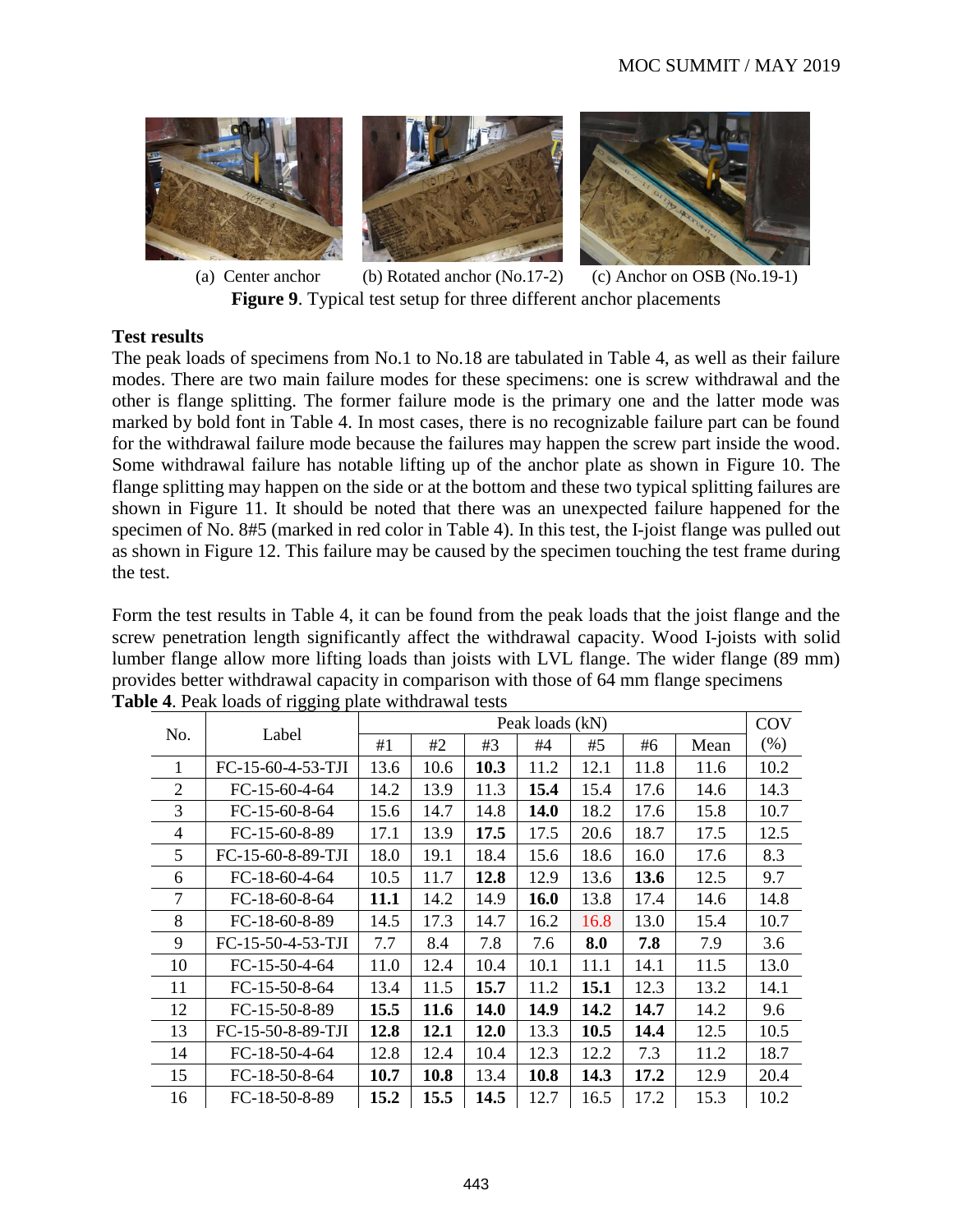|    | FO-15-60-8-64   10.9   11.1   13.8   10.5   17.3   12.6 |  |                                                |  |     | 20.2 |
|----|---------------------------------------------------------|--|------------------------------------------------|--|-----|------|
| 18 | FO-15-50-8-64                                           |  | $\vert$   10.6   8.6   10.7   12.1   9.8   6.7 |  | 9.8 | 19.  |

Note: Peak load values in bold font indicate flange splitting failure; peak load marked by red color is used for specimen with flange pull-out failure; and the rest is of screw withdrawal failure.



**Figure 10.** Withdrawal failure of specimen No.9#2





(a) Flange splitting on the side  $(No.6 \# 3)$  (b) Flange splitting at the bottom  $(No. 12 \# 1)$ **Figure 11**. Typical flange splitting failures



**Figure 12**. Flange pull-out of No.8 #5

Test results of No. 19 specimens with anchor plates only screwed to OSB are shown in [Table 5.](#page--1-1) Two failure modes are illustrated in [Figure 13:](#page--1-7) one is screw withdrawal and plate lifting, and the other is OSB panel failure. It can also be found that although the anchor plate was only screwed into OSB panel, their withdrawal capacities do not present significant reduction. Half withdrawal capacities or even two third of them are possessed by these No. 19 specimens comparing with No. 15 and 16 specimens whose eight screws are all threaded into the I-joist flange.